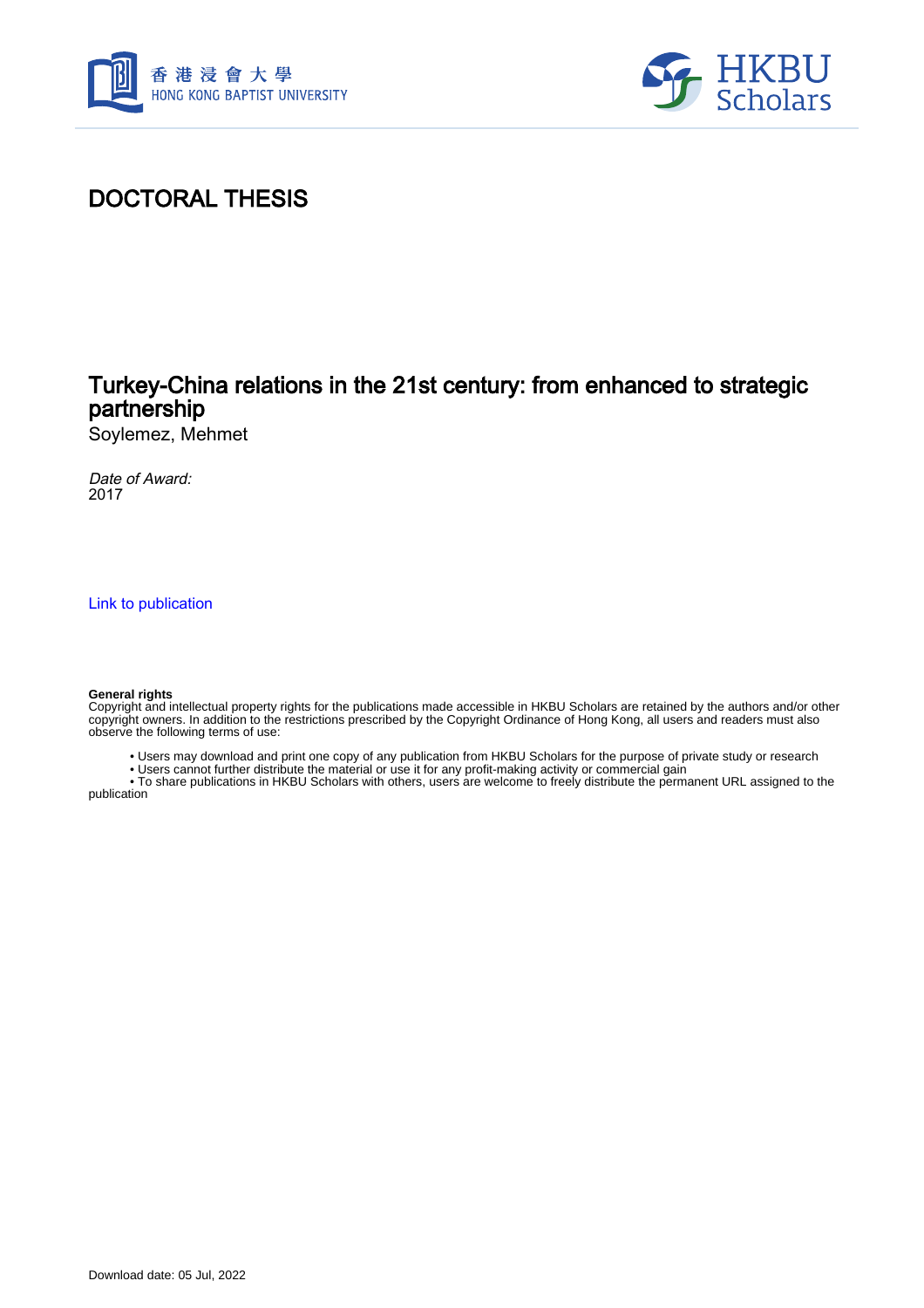### **Abstract**

The beginning of the  $21<sup>st</sup>$  century has born witness to the regional rise of Turkey and global rise of China. The two countries have not only boomed economically but also politically, from their burgeoning role in international politics. Over the course of the  $20<sup>th</sup>$  century they had little diplomatic relations with each other, despite their centuries old associations. Nevertheless, their bilateral relations have begun to warm up again in the last decade. At the turn of the new century, Turkey readjusted their policy on the Uyghur issue, one of the major obstacles against Turkey and China reinitiating relations after the diplomatic recognition in 1971.

A policy orientation study, conducted from 1996 to 2000, resulted in a joint communiqué (signed in 2000) that envisioned an "enhanced partnership" between the two countries. From the year 2000, there was a boost in reciprocal visits and trade between Turkish and Chinese organizations. These relations grew rapidly, and in 2010 Turkish and Chinese prime ministers signed an agreement to upgrade their relationship status from "enhanced partnership" to "strategic partnership". From 2010, Turkey and China started to make surprising moves in fostering political dialogue, cooperating in the space and technology industries, cooperating with each other's militaries and mass investing in the other country's projects. The most important of these relationship-building developments was Turkey's dialogue partnership with the Shanghai Cooperation Organization (SCO) and the country's interest in buying military equipment from China. There are additionally many other Turkish developments that have started to become attractive for China in global politics; given Turkey is a longstanding US ally, NATO member, and EU candidate.

In light of these developments, while Turkish-Chinese relations have become more significant for international relations, there has been little work on the topic. This thesis, therefore, aims to address this problem. In order to do so, the study first attempts to identify where Turkey and China stand in terms of their international relations. Then, this thesis illustrates and analyzes the contexts that influence Turkey's relationship with China. Finally, this thesis emphasizes the two countries' bilateral relations.

In order to effectively research this topic, the student has employed a postpositivist stance for International Relations. Understood from its emphasis on identity and context, *constructionist and analytical eclectic* approaches will be used to understand the phenomena, Turkish-Chinese relations and its evolution, with the help of *realist* and *constructivist* theories, through applying *discourse analysis*, *interviews*, *participant observations* methods.

Keywords: Turkey, China, constructionism, bilateral relations, international relations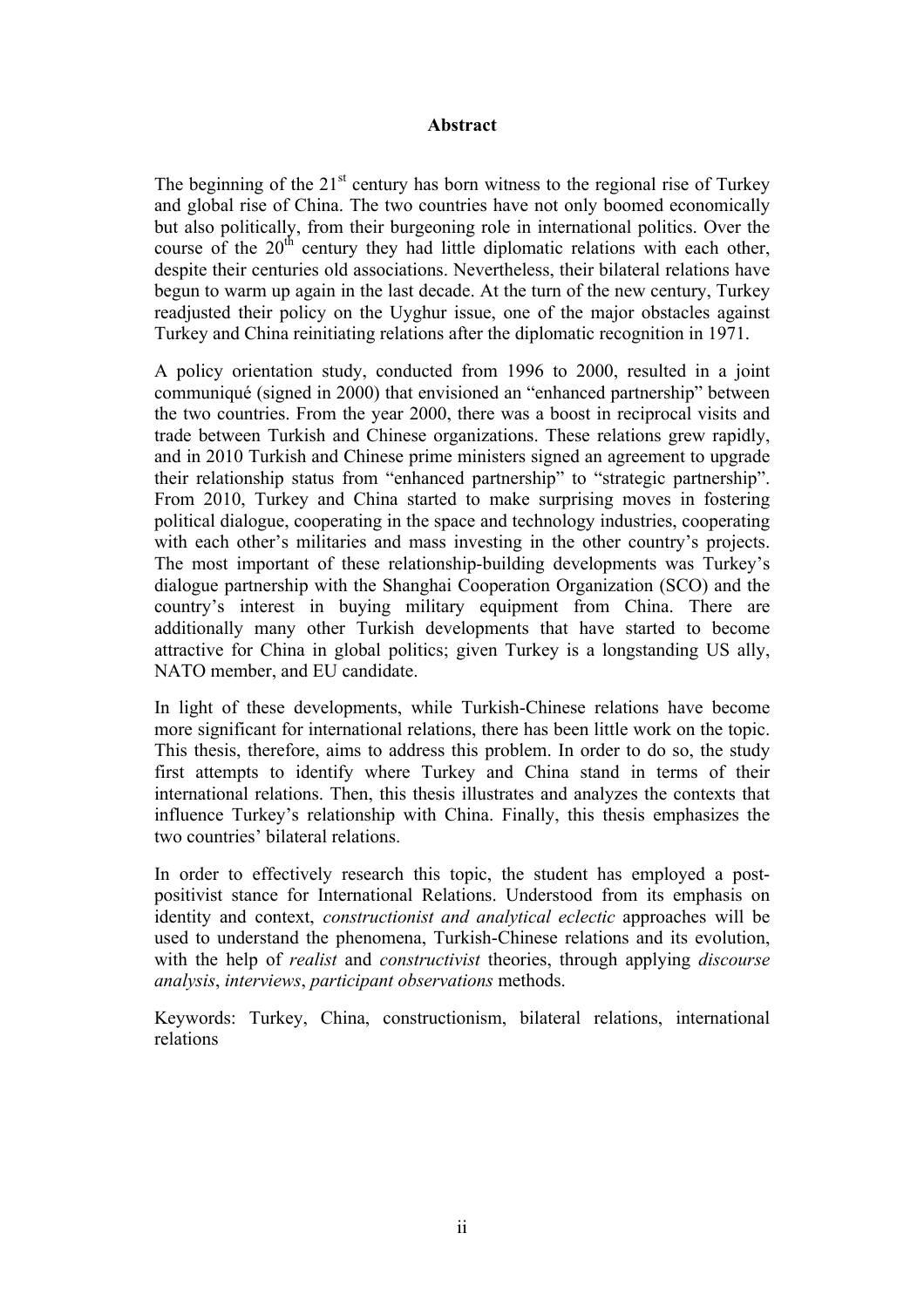### **Contents**